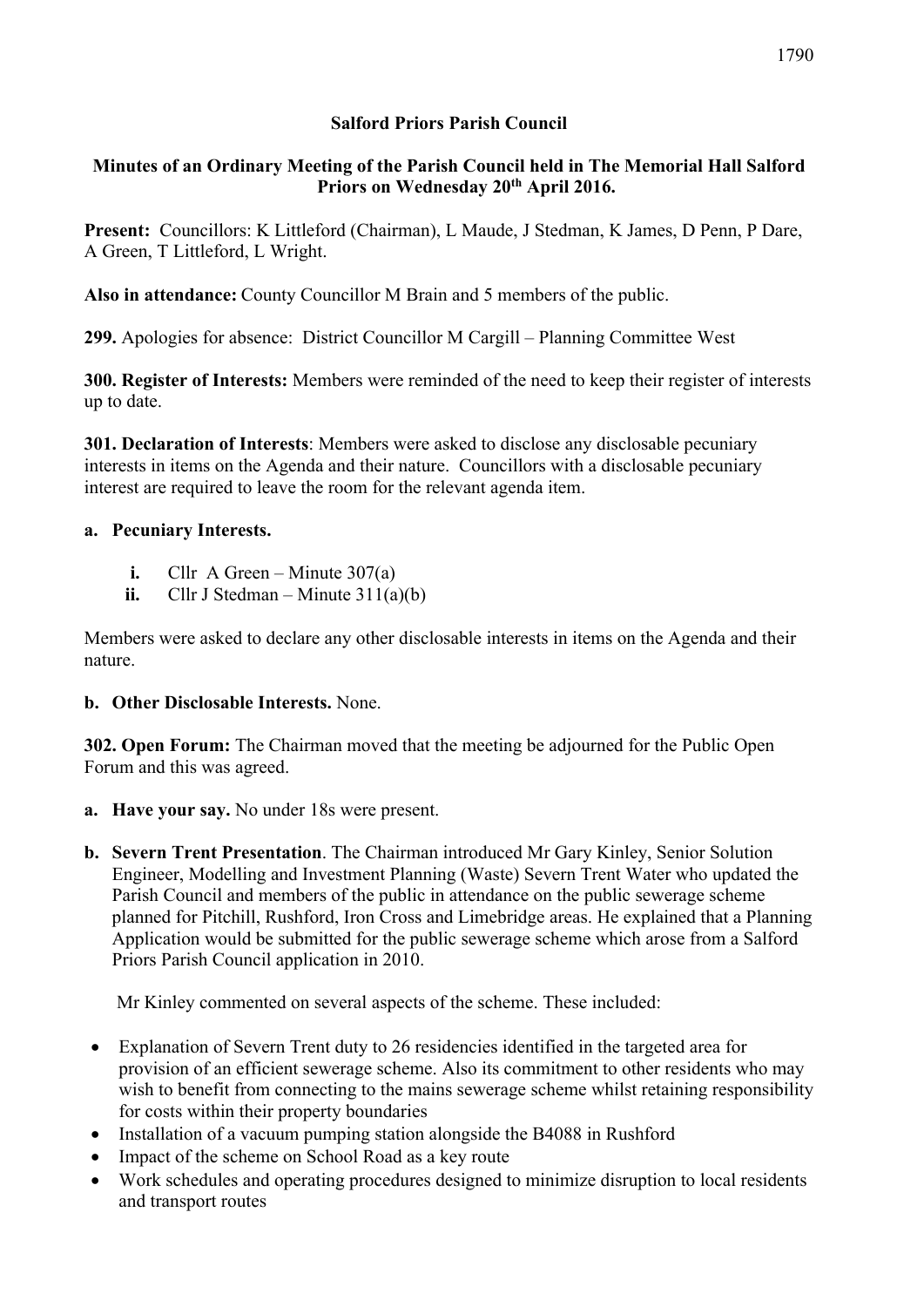Mr Kinley acknowledged that the location of the vacuum pumping station was contentious. Adjustment of its original siting to a position further away behind the existing tree line had already been undertaken. Attention would be applied to ensure sensitivity to safeguard the environment. Post and rail fencing and acoustic design would be incorporated.

 Questions were asked by both Parish Councillors and by residents living in the immediate vicinity of the vacuum pumping station. Enquiries related primarily to the efficacy of the vacuum pumping system, the impact of its 24 hour operation and the consequences of vacuum pumping failure. Mr Kinley gave response to the various questions and subsequently met with concerned residents individually to further discuss these issues.

- **c. Willows Caravan Park**. Concerns related to Willows Caravan Park, Station Road Salford Priors, were raised about spoil resulting from concrete base preparation and the impact upon safety of trees in the vicinity of excavation. Disquiet was also expressed regarding the accumulation of advertising signage on WCC Highways verges immediately outside the entrance to the caravan park. Questions were asked about the legitimacy of activity being undertaken, whether planning permission was necessary and, if so, had it been sought. Clarification was also sought about areas of responsibility for addressing these concerns. Regarding signage/verge areas it was agreed that the Clerk would make enquiry of WCC Highways. Contact with the SDC Forestry and Landscape Officer about tree integrity would be undertaken direct by the resident reporting these matters. County Councillor Mike Brain asked that he and District Councillor Mark Cargill be copied in to email correspondence on these subjects.
- **d. County Council Ward Members Report.** County Councillor Mike Brain gave report on the following:
	- Core Strategy Inspection on  $31<sup>st</sup>$  March had proved satisfactory. There would be minimal uplift on housing numbers specified. Gaydon and Long Marston areas were included for development whilst Wellesbourne Airfield had been excluded. The Core Strategy was likely to be adopted
	- Local works completed included dropped kerb installations in Perkins Close.
	- Local works in progress included repair to storm drain cover in School Avenue; footway side out by the Payback Team in Evesham Road; footway replacement on the B4088 adjacent to Hillers Farm Shop. Cllr Brain agreed to enquire if this replacement would continue as far as the Wood Bevington turn.

Cllr Kim James congratulated the WCC Service Team on the high standard of mowing and appearance of highway verges around the parish

**e. St Matthews Church Car Park.** The Clerk had received emailed observation about the undesirable activity taking place at intervals in St Matthews Church Car Park. Warwickshire Police and the Alcester SNT Team had been alerted. These circumstances would be addressed by Police Authorities.

#### **The Chairman closed the adjournment at 19.05 hrs.**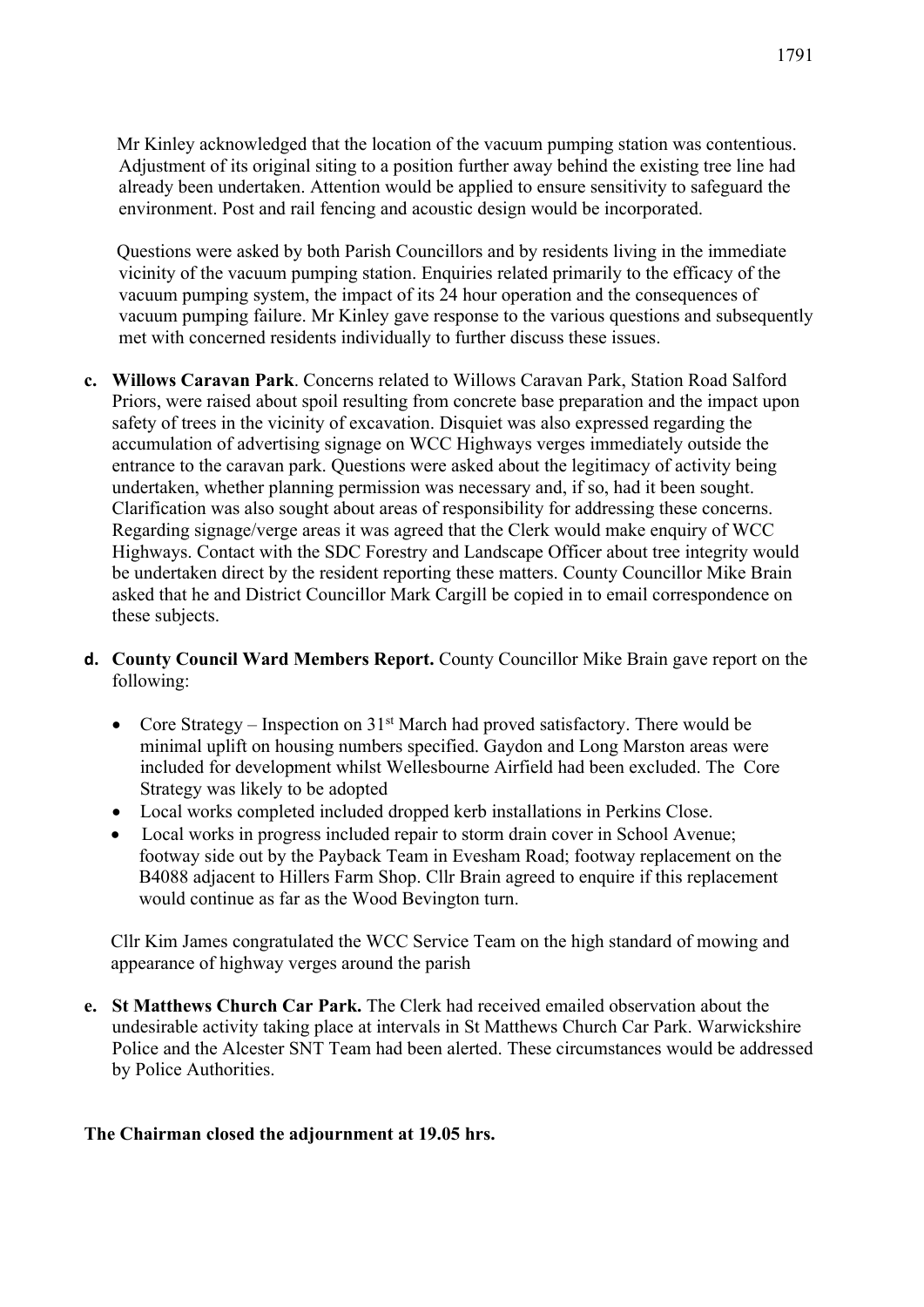#### **303. Acceptance of Minutes:**

**a.** The Minutes of the Ordinary Parish Council Meeting held on Wednesday 16<sup>th</sup> March 2016 at the Memorial Hall Salford Priors were proposed by Cllr K James and seconded by Cllr L Wright to be a true record of the meeting and signed by the Chairman.

# **304. Clerk's Progress Report:**

- **a. Road Surface Broom Lane. T**he WCC Street Works Inspector had advised that road closure notices had been posted in preparation for identified road repairs to be undertaken at the end of April/early May 2016. Clerk to monitor
- **b. Playing Field Post Inspection Works.** Work completed; attention to adjust gate closure springs has been requested of Mr Peter Batacanin Clerk to monitor.
- **c. Solar Light Battery Installation.** Await dry surface conditions. Clerk to monitor.
- **d. Gullies B4088 to Weethley Lodge.** Gully clearance carried out as far as the Wood Bevington turn. Observation received that remaining stretch to Weethley Lodge remained uncleared. Repeat request forwarded with photos' to Localities Officer. Clerk to monitor

| e. Fly Tipping. Ennister Lane and Tothall Lane Dunnington. |  |  |  |  |  | <b>Resolved</b> |  |  |
|------------------------------------------------------------|--|--|--|--|--|-----------------|--|--|
|                                                            |  |  |  |  |  |                 |  |  |

- **f. Fly Tipping**. Bush Wood near Turnpike Cottages Weethley and Broom Lane reported. Clerk to monitor **g. AL15 Kissing Gate Installation.** Repeat delivery agreed. WCC Footpaths Officer and Ragley Estates Office aware. Clerk to monitor **h. Grass verge repair Evesham Road (Berryfields). Resolved**
- 
- **i. Severn Trent Water storm drain –** School Avenue Ref: 69330416. Repair 23 April Clerk to monitor
- **j. Side out footway –** Evesham Road Salford Priors. Work in progress. Clerk to monitor
- **k. Vacated vehicles –** St Matthews Close car park. Reported to Streetscene thro'Orbit and by Clerk. Judged no abandonment. Vehicles will be removed when road tax expires. Clerk to monitor
- **l. Dunnington BT Cable exposure.** Significant service cable exposure observed in the roadside verge opposite the entrance to Dunnington Court Farm had been reported to Open Reach by the Clerk. Ref: CM5HDE85. Clerk to monitor

**305. Neighbourhood Development Plan (NDP).** Cllr James reported that the draft submission of the NDP would be with Stratford District Council (SDC) by the last week of April 2016. Comprising 194 pages, the Salford Priors Consultation Statement and Condition Statement would be submitted at the same time. Cllr James had received confirmation from the SDC Policy Manager (Planning and Policy) that the District Council had determined that a Strategic Environmental Assessment (SEA) was not required in respect of the Salford Priors NDP. The final six week Consultation Period was anticipated to commence in mid May 2016. This would be carried out by the District Council.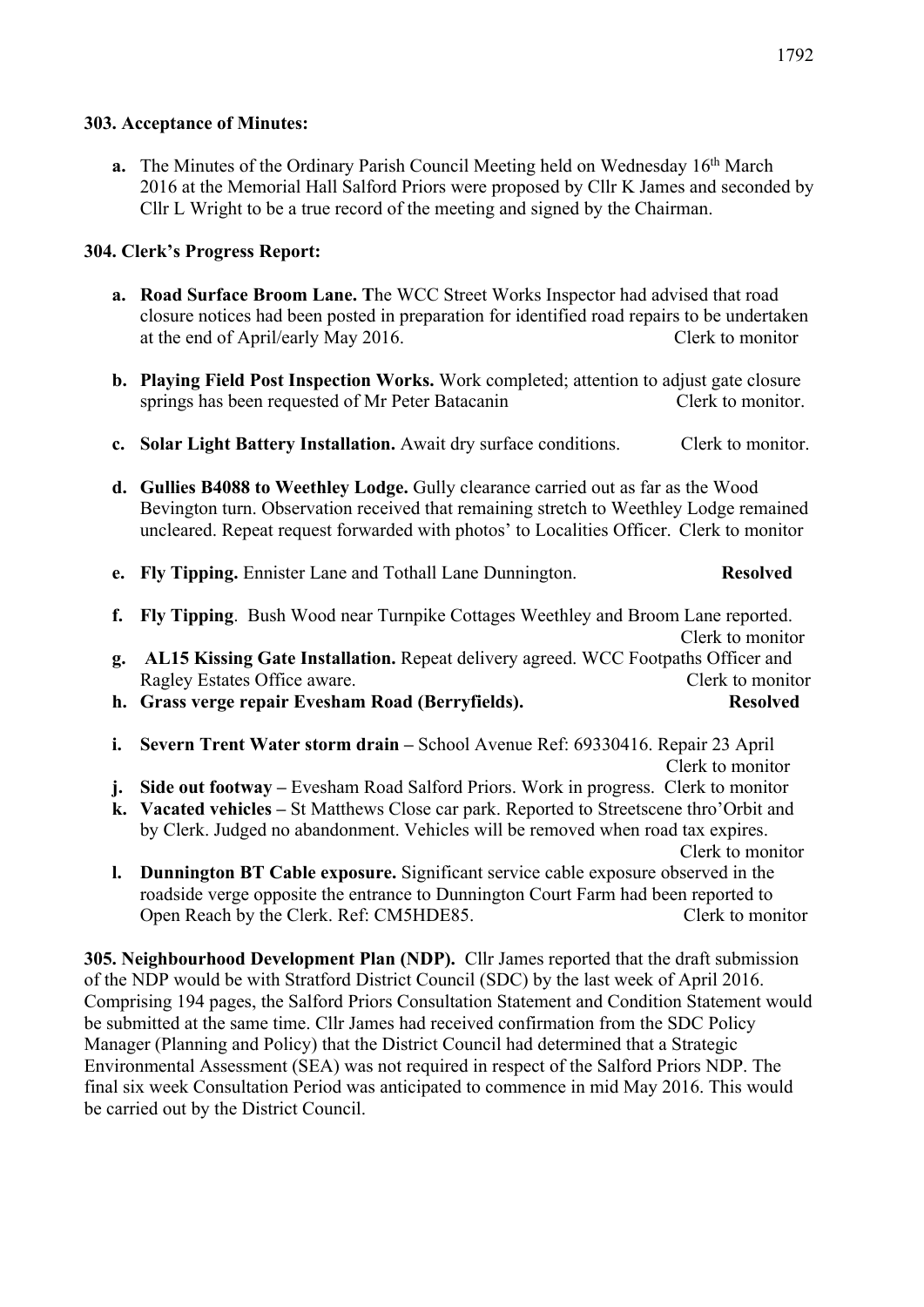#### **306. Planning General:** None

#### **307**. **Planning Applications:**

#### *Cllr A Green left the meeting hall*

**a. 15/04547/REM** Proposed: Reserved matters application for 60 residential dwellings with associated infrastructure (appearance, landscaping, layout and scale are for consideration) in compliance with outline planning permission 14/01126/OUT. At: Alamo Group Europe Ltd, Station Road, Salford Priors, Evesham. WR11 8SW. For: Mrs Rachel Capener. Document circulated by email on 31 March 2016. Observations on amendments were due by 20 April 2016.

 The amendments/additional details contained in 15/04547/REM reflected the content of Parish Council submission on 12 February 2016 to the SDC Planning and followed full public discussion during the Extraordinary Meeting held on 27th January 2016. There were no further observations arising in regard to 15/04547/REM Amendments.

#### *Cllr A Green returned to the meeting hall*

#### **Planning Decisions**

- **b. 16/00269/FUL.** Proposed: Erection of single and two storey extensions. At: 4 Fern Close Cottages, Rushford, Evesham, WR11 8SL. For: Mr & Mrs Lewis Walters. **Permission with Conditions. Noted by Council**
- **c. 16/00223/FUL.** Proposed: Demolition of existing single storey rear extension and construction of new one and two storey rear extensions. At: 15 School Road, Salford Priors, Evesham, WR11 8XD. For: Mr & Mrs T Philpott. **Permission with Conditions. Noted by Council**

#### **Planning Variation**

**d. 15/04274/VARY.** The application seeks to vary an existing planning permission for the solar farm at Salford Lodge Farm Salford Road, Pitchill. The main changes proposed include increasing the number of CCTV cameras to 25, alterations to the number, size and location of the ancillary buildings, alterations to the solar panel layout and alterations to the boundary treatment.

The Case Officer (Planning) Stratford on Avon District Council, informed that the consultation period on 15/04274/VARY has now ended and no objections have been raised by any consultee. In addition, no representations have been received from any third parties in response to the application. Council Members agreed that the application 15/04274/VARY- Salford Lodge Farm, could be issued under delegated powers by officers. Clerk to confirm this decision with the Case Officer.

**Vote of Thanks.** The Chairman thanked Cllr Kim James for his attendance at the Planning Committee (West) on 6 April 2016 to represent Salford Priors Parish Council regarding Application No: 16/00057/VARY - Willow Park.

**308. Enforcement Issues:** None.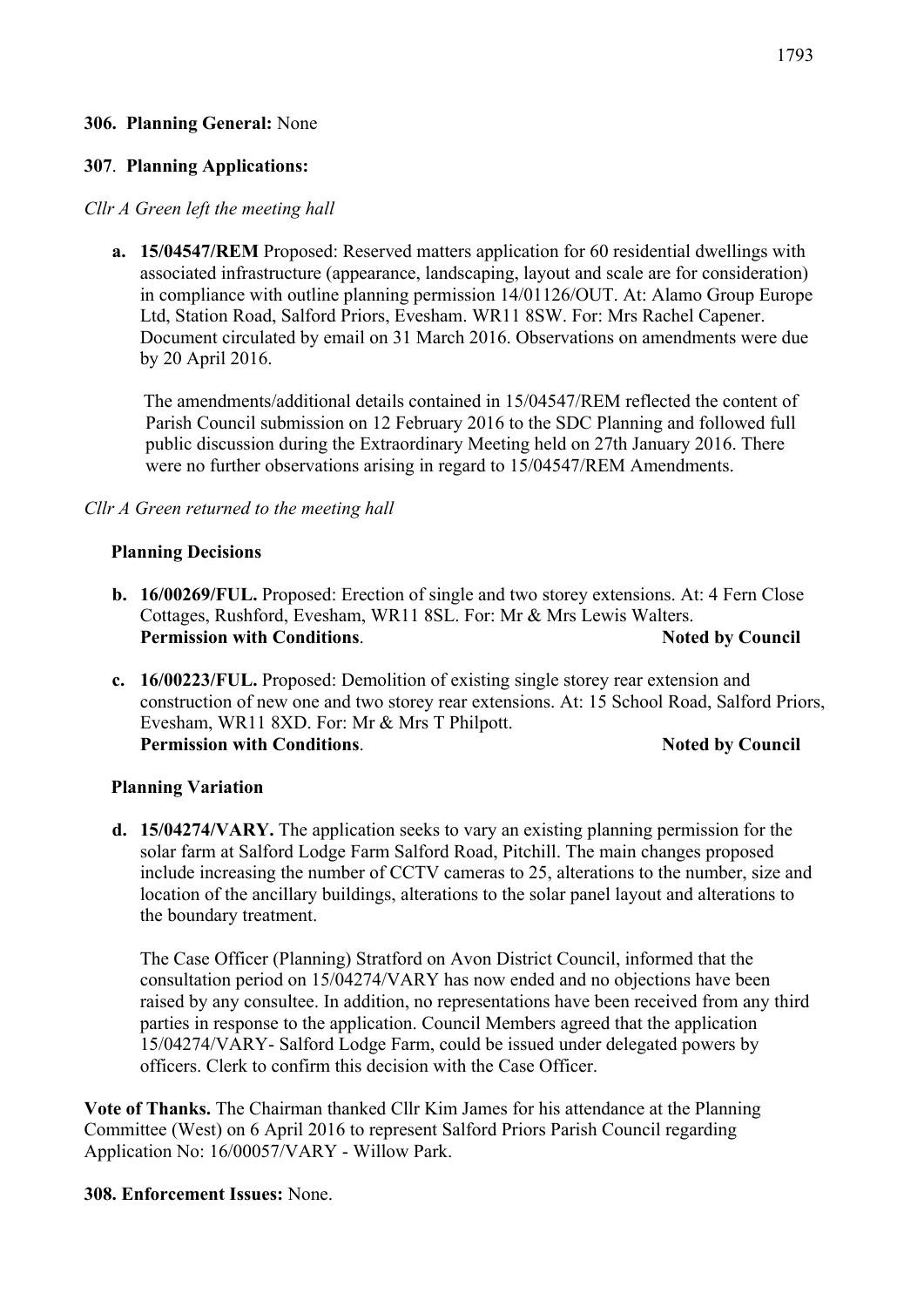#### **309. Playing Field:**

**a.** Monthly Inspection. Inspection carried out on 1<sup>st</sup> April 2016 reported an increase in the amount of litter on the playing field. There were no other observations arising.

**b. Playing Field Equipment.** At a Playing Field Working Group meeting held on Wednesday 13<sup>th</sup> April 2016 members had scrutinized MUGA purchase/installation quotations provided by 4 leading sports equipment suppliers. Observations highlighted were:

- Crucial need to ensure that sub-base construction beneath tarmac surface was entirely suitable before considering commitment to any provider
- Statement of sub-baser depth to be included in MUGA specifications
- Need for careful analysis of Terms and Conditions
- 2015 Financial Regulations concerning tendering procedure
- Investigate Section 106 Funding with Stratford District Council

A further meeting of the Playing Field Working Group would be arranged in May 2016. Clerk to liaise arrangements for a Working Group meeting.

#### **310. Highways:**

**a. Lengthsman Job Progress.** Side out School Road footway from the school to Ban Brook Road turn remained had not been completed.

**b. Lengthsman Tasks April into May.** Clerk to liaise with the Lengthsman

**c. Highways (Lighting).** A Street Light Working Group Meeting had been held on Thursday 24<sup>th</sup> March 2016.

**i.** The Clerk reported response from WCC (Highways) concerning Western Power rationale of costs relating to provision of power. Together with WCC (Highways) provision of columns and LED down lighting, total costs for 2 street lights in School Avenue amounted to £14,984.18. This cost was considered to be extremely high and difficult to justify.

On the grounds of excessive cost for 2 streetlights, rejection of the current proposal to install street lights in School Avenue was proposed by Cllr T Littleford, seconded by Cllr D Penn and agreed by all Councillors.

**ii.** Risk assessment undertaken by the Street Light Contractor had highlighted serious concerns about the safety of a number of concrete street light columns in the areas of Ban Brook Road, Sanders Road and Garrard Close. The Senior Lighting Engineer WCC Highways (Lighting) had informed that, as an Authority, WCC are actively trying to replace all concrete columns as they have no way of testing whether or not they are structurally sound and they encourage any other organisations to do similar.

Proposed by Cllr K James, seconded by Cllr T Littleford and agreed by all Councillors that a total of 4 concrete streetlight columns located outside Numbers 7 and 40 Ban Brook Road, 3 Sanders Road and 9 Garrard Close should be replaced with steel columns as a matter of some urgency. Total costs for 4 units £4,775.12. Clerk to liaise with Assistant Lighting Engineer WCC Highways (Lighting) to progress Works Order.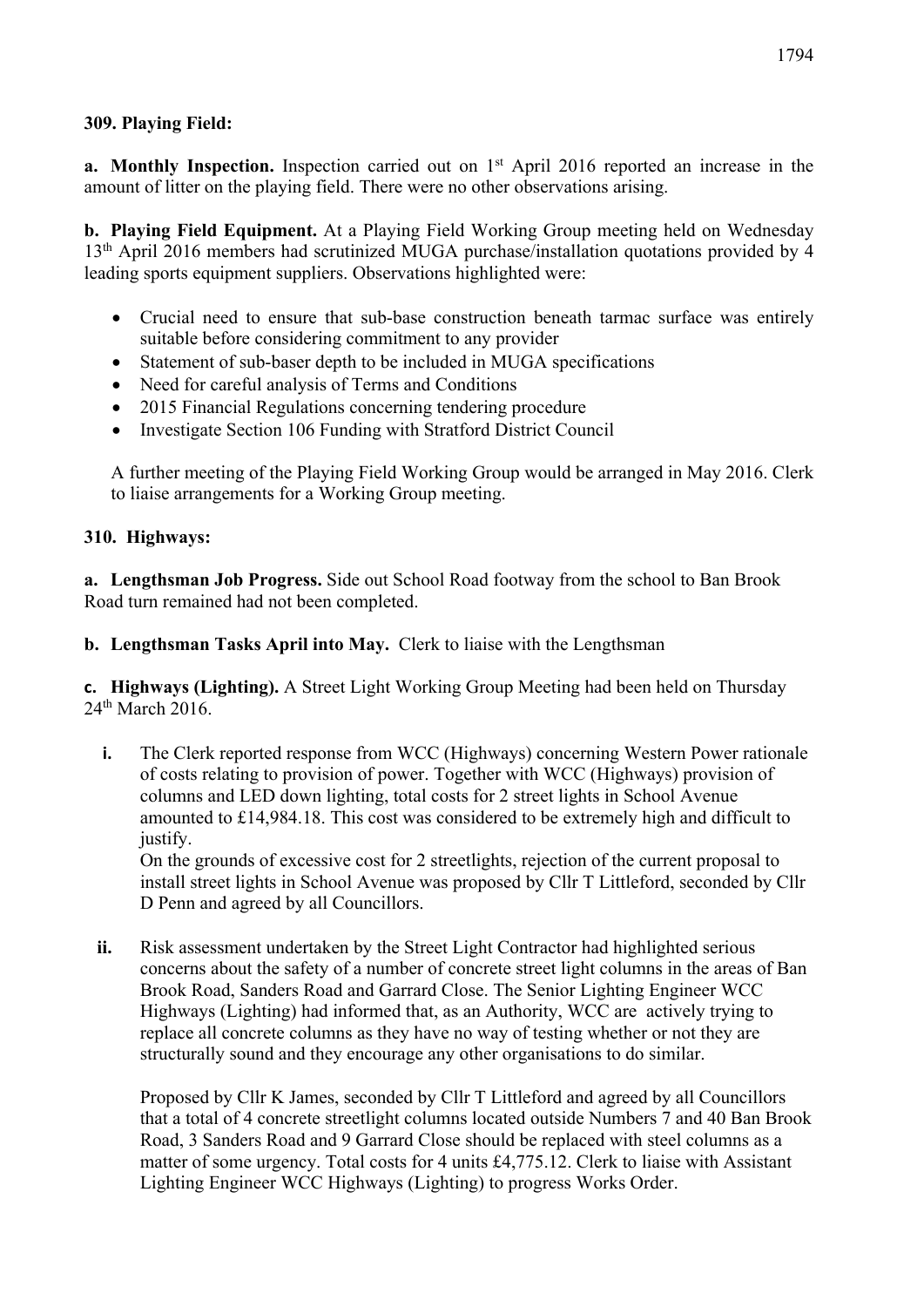# **311. Amenities:**

*Cllr J Stedman left the meeting hall*

**a. Amenity Contract Working Group Report.** The Amenity Contract Working Group had driven around on an inspection of all Parish areas on 14<sup>th</sup> April 2016. WCC Verge Mowing undertaken early in season was of a high standard.

Identified areas to include/or check inclusion in Amenity Contract were:

- Link path Redesdale to School Ave
- Verge 27/28 School Ave
- Ban Brook Green Check on list
- Lead in left & Right A46 into Station Road
- Plus Skirt areas to A46 Island
- Pitchill Corner
- Iron Cross Cottage
- Dunnington New Lane to Limebridge
- Dunnington X Roads both sides
- B4088 Berry Cottage to Wood Bevington Turn
- 4 Planters in Dunnington
- Road sweep/clean Cock Bevington

The areas highlighted were to be included in documents prepared by the end of 2016 for Contract renewal Tender Procedures. Clerk to progress.

**b. Garden Allotment Boundary Fencing.** A quotation had been submitted by the Amenity Contractors for supply and installation of a post and wire fence to the northern boundary of the garden allotments. Original fencing along this border had deteriorated beyond economical repair requiring earlier removal of substantial hazardous broken material.

Replacement of fencing on the northern boundary of the Garden Allotments at a cost of £450.00 plus VAT was proposed by Cllr K James, seconded by Cllr L Wright and agreed by all Councillors.

*Cllr J Stedman returned to the meeting hall*

#### **312. Community:**

**a. HM The Queen – 90th Birthday Celebrations.** At the Working Group meeting held on Monday 4th April it was decided that the pony rides would be cancelled since insurance cover was not obtainable and health & safety considerations made it unviable. All other arrangements were progressing well. A cheque donation was received from St Matthews Church for £200 towards the Pig Roast. Angus Fruits have pledged strawberries for the strawberries and cream stall and letters to local business asking for sponsorship support have been sent out. So far 3 residents who are 90 this year have been found and will hopefully be attending the event. It was decided to have some handmade birthday cards produced by a local lady to give to birthday guests. The next meeting of the Working Group will be held in the Eddie Clark Suite on Monday 9<sup>th</sup> May at 7.30pm.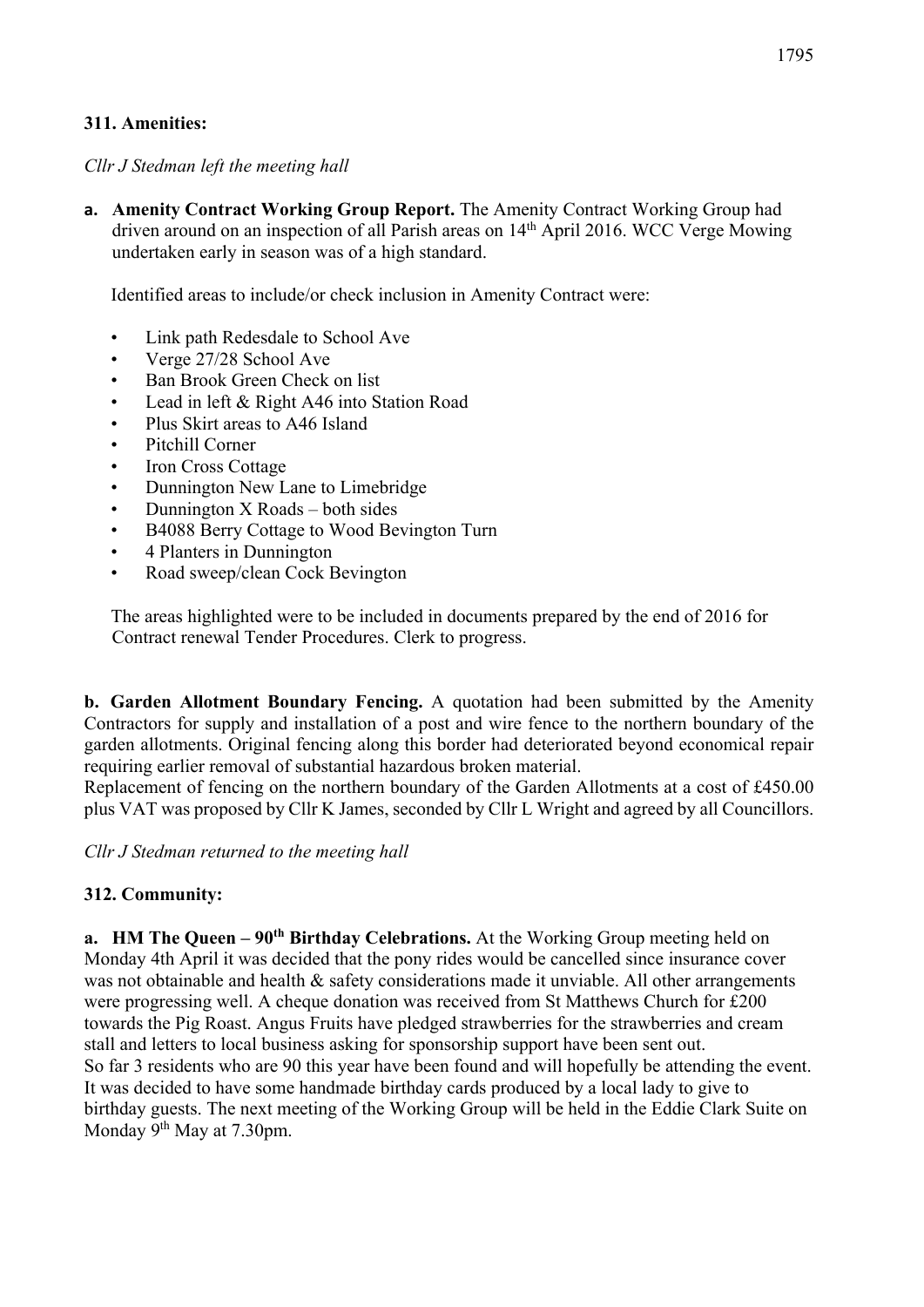**b. Communication Development Group.** Cllr L Maude reported on preparations enabling revision of email service provision with Names Co in May 2016. Password requirement is being researched to enable this revision. Webculture will be notified of revised arrangements. Clerk to progress.

# **313. Rights of Way:**

- **a.** Cllr D Penn advised the Council that during the preceding period he had not received report of difficulty concerning Rights of Way.
- **b.** Cllr L Wright commented on the restricted space for access/egress to AL15 at the Broom Lane end and about Ragley Estate signage relating to dogs having to remain on lead at all times and restrictions on horse riders. Cllr A Green remarked upon the Dog Control Act and confusion about imprecise wording. However, there is no right of way for dogs and matters are compounded by report of a loss of 37 lambs recently thought due to dog intrusion.

# **314. Matters raised by Councillors:**

**a.** Cllr T Littleford commented on need to review Parish Council Standing Orders. He suggested a review prior to the Annual Meeting in May. Point suggested for revision may be forwarded by email to the Clerk.

# **315. Consideration of Correspondence Received**

- **a. TOPS Building Repairs.** Mr Peter Batacanin had submitted a quotation for repair to plywood cladding facing the TOPs Building Access Ramp. After discussion the favoured option was to render the facing side. Proposed by Cllr L Wright, seconded by Cllr Pat Dare and agreed by all Councillors that Mr Peter Batacanin be authorized to proceed with rendering repair at a cost of £200.00. Clerk to progress Works Order.
- **b. Angus Fruits Operations at Orchard Farm.** Following observations from local residents concerning noise and HGV movements associated with Angus Fruits Operations at Orchard Farm, Cllr K James and the Clerk had reviewed relevant documents dating back to 2003. Cllr James summarized matters relating principally to vehicle speed on the B439 Station Road and noise restrictions at Orchard Farm. In regard to the B439, this is a classified road and may be used by any HGV vehicle. Speeding issues in this area remain a law enforcement matter. In respect of noise arising from the packing Station site and its vicinity, noise level restrictions apply only to refrigeration units and it seems apparent that Angus fruits are complying with the Lawful Development Certificate issued in 2006. These matters were reviewed by Stratford District Council in 2013 when it was determined that they had not noted a change in use of Orchard Farm and confirmed Angus Soft Fruits use of the facilities as lawful development. Parish Councillors were of the opinion that, as a first measure it would be productive to approach the matter locally by arranging an informal meeting with the Angus Soft Fruits Senior Management Team to identify a means of alleviating the issues being raised. Clerk to liaise with Angus Soft Fruits SMT via the Local Manager.
- **c. Stratford on Avon District Submission Core Strategy 2014.** Matters relating to Consultation on Main Modifications to the Stratford on Avon District Submission Core Strategy 2014 were considered. **Noted by Council Members.**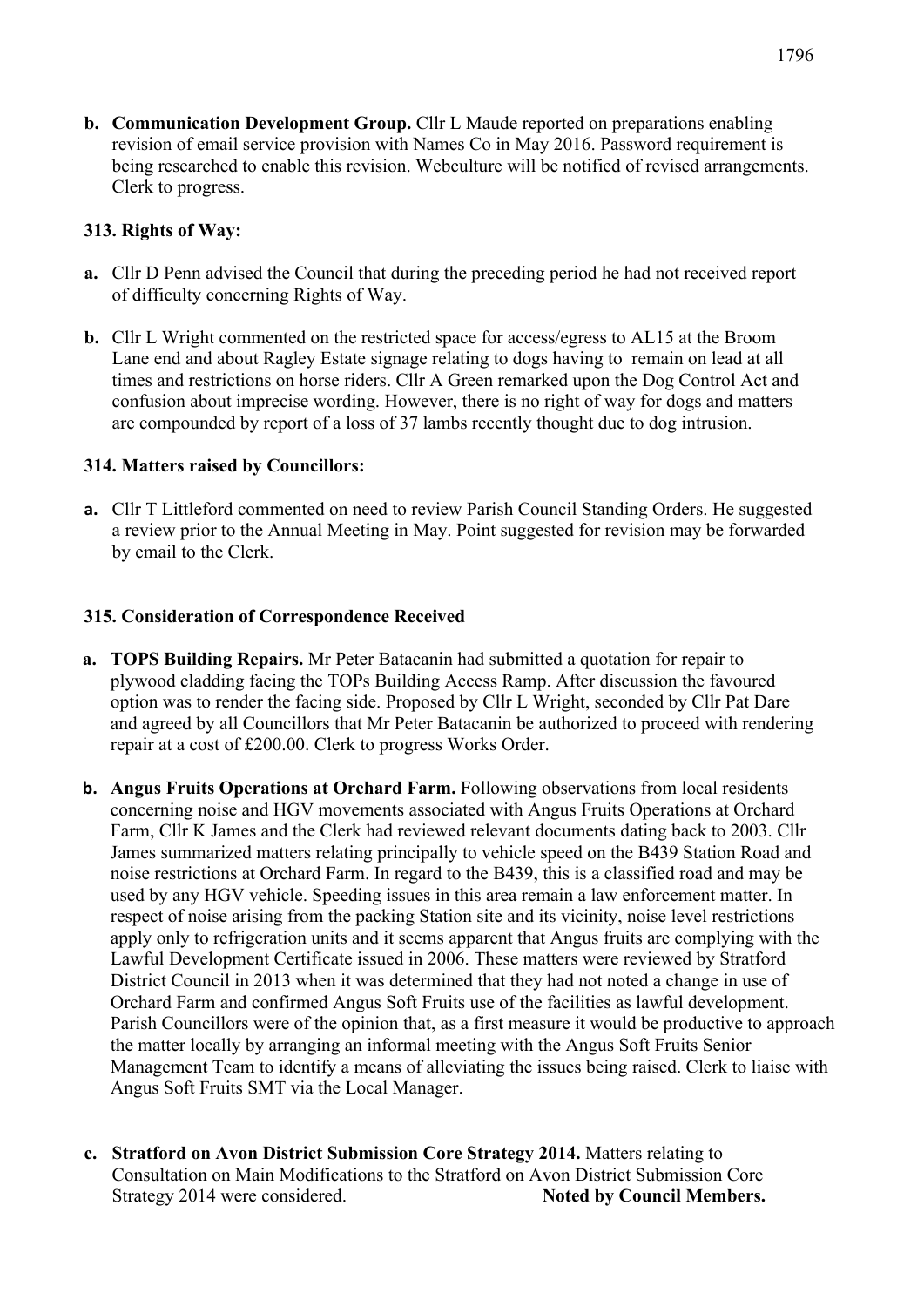- **d. Game Fair 2016 – Ragley Hall.** Mr Tony Wall, Director of the Game Fair 2016 had offered to give a short presentation to the Parish Council regarding the traffic plan for The Game Fair to be held at Ragley Hall between  $29<sup>th</sup>$  and 31st July 2016. Council Members thought that it would again be helpful to become familiar with the traffic plan intended for the July 16 event. Clerk to invite Mr Wall to give a short presentation at the Ordinary Meeting to be held in Dunnington Baptist Church Hall on Wednesday 15<sup>th</sup> June 2016. Clerk to progress invitation.
- **e. Partnership Opportunity - Speed Aware Monitoring.** The WALC County Officer had circulated an email to all Clerks in the Stratford District concerning partnership opportunity in connection with Speed Aware Monitoring. Debate centred on responsibility for co-ordination of Speed Aware volunteer activity. Opinion was that whilst the Parish Council was not opposed to providing targeted financial support for equipment etc. it was not thought appropriate for the Council to undertake lead responsibility. Mrs Ruth Rigler kindly agreed to liaise with District Councillor Mark Cargill with a view to exploring the issue of identifying Speed Aware Group co-ordination responsibilities.
- **f. Marsh Farm Quarry Liaison Group Meeting.** The Clerk had earlier contacted Mr Matthew Williams - Senior Planner Planning and Development Group Economic Growth Communities Warwickshire County Council to prompt arrangements for a Marsh Farm Quarry Liaison Group Meeting in May 2016. Mr Williams had spoken to Senior Management Team at CEMEX requesting dates. He had not so far received response but agreed to follow up. Clerk to progress.

# **316. Correspondence for Information only.**

- **a.** Letter of Thanks from Shakespeare Hospice
- **b.** South Worcestershire Development Plan Related Consultations

#### **317. Finance:**

#### **General:**

- **a. Annual Governance Statement FY 2015/16.** Individual questions comprising the Annual Governance Statement for Local Councils FY 2015/16 were read out by the Chairman and debated by Council Members. Sections 1 to 8 were all agreed affirmative with trust fund response being not applicable. Confirmation of these findings was proposed by Cllr L Wright, Seconded by Cllr T Littleford and agreed by all Councillors. Clerk to prepare Section 1 entries for Minute Reference, dating and signature.
- **b. Fourth quarterly account and bank reconciliation balances, budgets and cash book payments and receipts balances.** The Chairman inspected the original Lloyds Bank Current and Deposit Account Statements verifying balances associated with fourth quarterly reconciliation. Acceptance of these documents was proposed by Cllr K James, seconded by Cllr L Wright and agreed by all Councillors.
- **c. HMRC Response to PAYE.** No response had been received from HMRC Dispute Team concerning their Letter dated 4<sup>th</sup> December 2015 re' PAYE underpayment FY 2013/14.
- **d. Notification Section 137 Expenditure for 2016 – 2017.** The new level of Section 137 Expenditure for 2016 – 2017.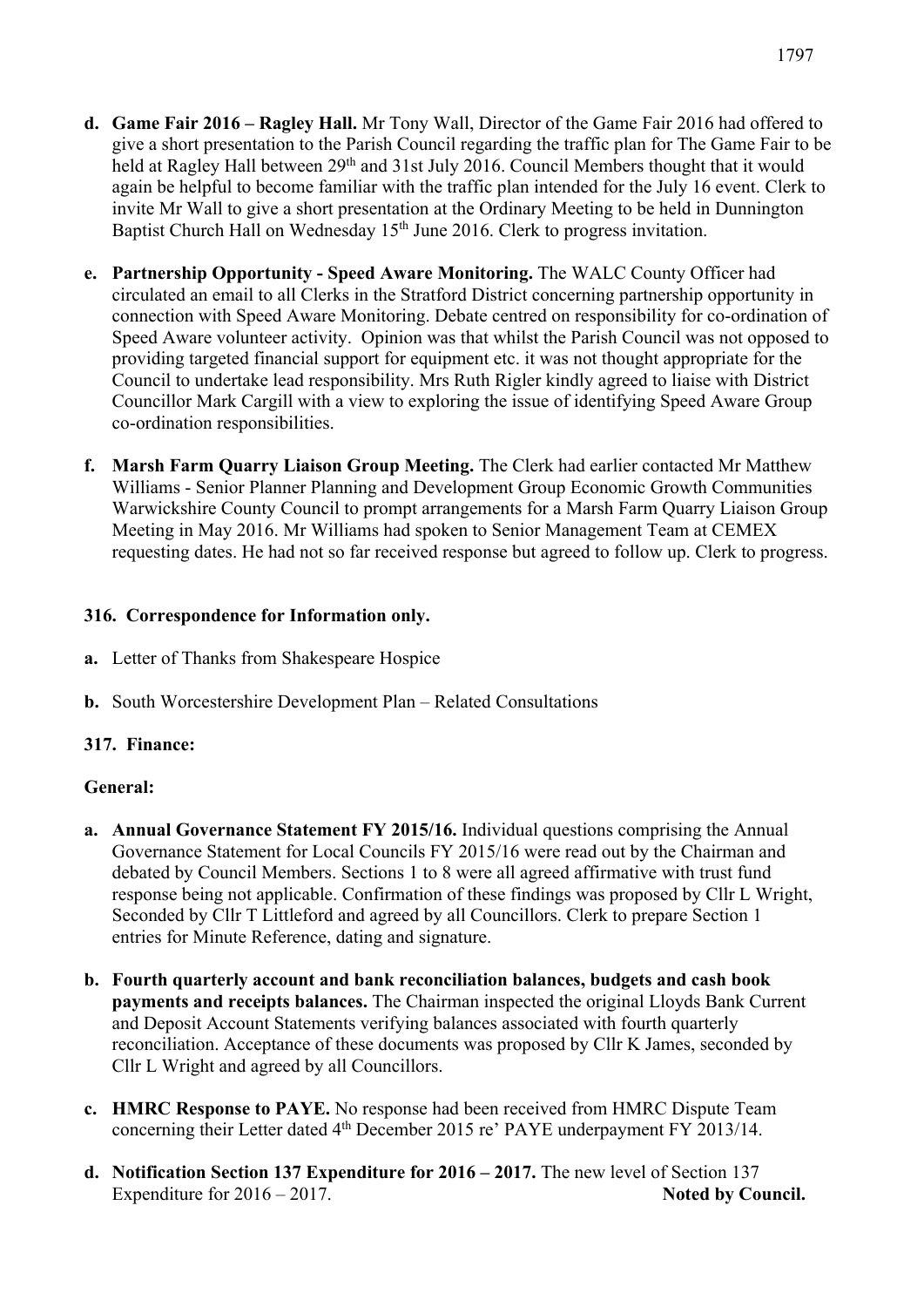#### **Payments**

- **e.** The council gave consideration and approval of the payments listed in Appendix A. Proposed by Cllr A Green, seconded by Cllr L Wright and agreed by all Councillors.
- **f.** It was agreed that Cllrs K James and L Wright would sign cheques for payments listed in Appendix A (Minute 321).
- **g.** The Council noted the Lloyds Bank Deposit Account balance and Current Account balance reconciled with the Lloyds Bank Current Account statement Number 23 and Deposit Account Statement 5 issued 31st March 2016.

| Lloyds Deposit Account: $£50,008.23$ |            |
|--------------------------------------|------------|
| Lloyds Current Account               | £29,954.88 |
| Total Fund Balance                   | £79,963.11 |

#### **318. Staffing and Confidential Matters.**

- **a. Recruitment of a new Clerk.** The Staff Group had met with Mr Paul Mills and had received his formal resignation from the post of Clerk. Arrangements had been put in hand for advertising the position of Clerk and Responsible Finance Officer in the Observer Group Newspapers circulated in Stratford, Evesham and Redditch. Four Application Forms had been received from 10 enquiries. An extension of closing date would be considered if necessary. Candidate interviews would be held on either Tuesday 3<sup>rd</sup> or Wednesday 4<sup>th</sup> May 2016. Interviews would be held in the EC Suite with the first interview starting at 6.30pm. Clerk to liaise with prospective candidates and confirm arrangements.
- **b. Garden Allotment Tenancy.** Matters relating to continuation of a Garden Allotment tenancy were discussed. Inspection during an earlier Amenity Contract Group visit to the area had identified positive response to request for improvement and no further action would be undertaken in the current circumstances.

#### **319. Date of Next Meeting:**

- **a.** Council confirmed the date of the Annual Meeting of the Parish Council on Wednesday 18th May 2016 at 7.00pm in The Memorial Hall Salford Priors.
- **b.** Council confirmed the date of the next Ordinary Parish Council Meeting on Wednesday 18<sup>th</sup> May 2016 at 7.30pm in The Memorial Hall Salford Priors

#### **320. Closure of Meeting:** The Chairman closed the meeting at 21.45 hrs

Chairman: \_\_\_\_\_\_\_\_\_\_\_\_\_\_\_\_\_\_\_\_\_\_\_\_\_\_\_\_\_\_\_\_\_\_\_\_\_\_\_\_\_\_\_\_\_\_Date:\_\_\_\_\_\_\_\_\_\_\_\_\_\_\_\_\_